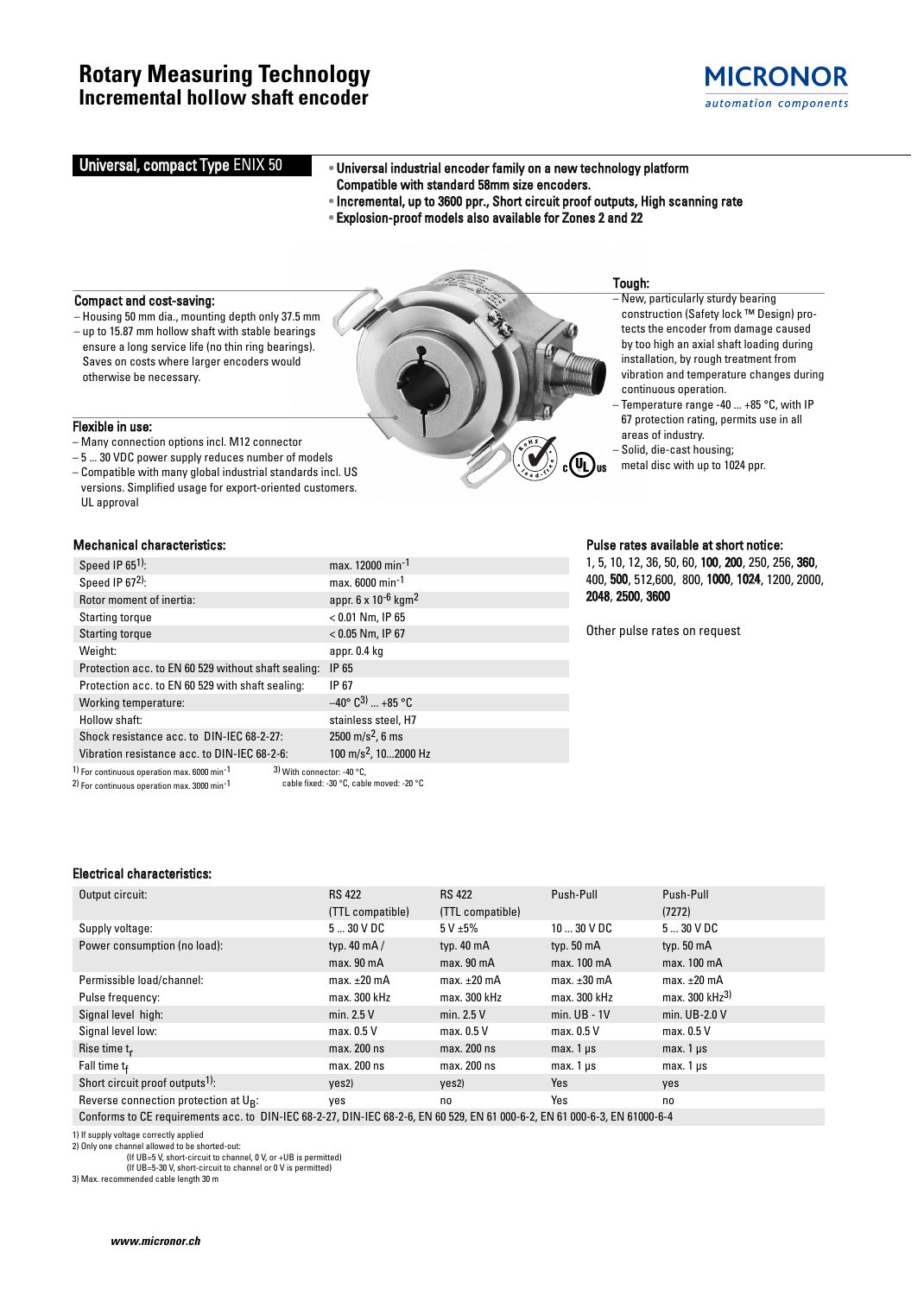

### **Universal, compact Type ENIX 50**

# Dimensions:

ø 50.8 mm [2 inch] ø 50.8 mm [2 inch] M12, M23 connectors and cable versions MIL-connector version (Bracket type 1 and 2)





<u>1 |</u> M3, 6 [0.24] deep  $2$  Torque stop slot

Recommendation: cyl. pin acc. DIN 7 ø 4

#### Bracket with long torque stop example and the Bracket with long torque stop example and Bracket with long torque stop



#### Mounting note:



#### Bracket with stator coupling

Pitch circle 65 mm (Bracket type 7 and 8)





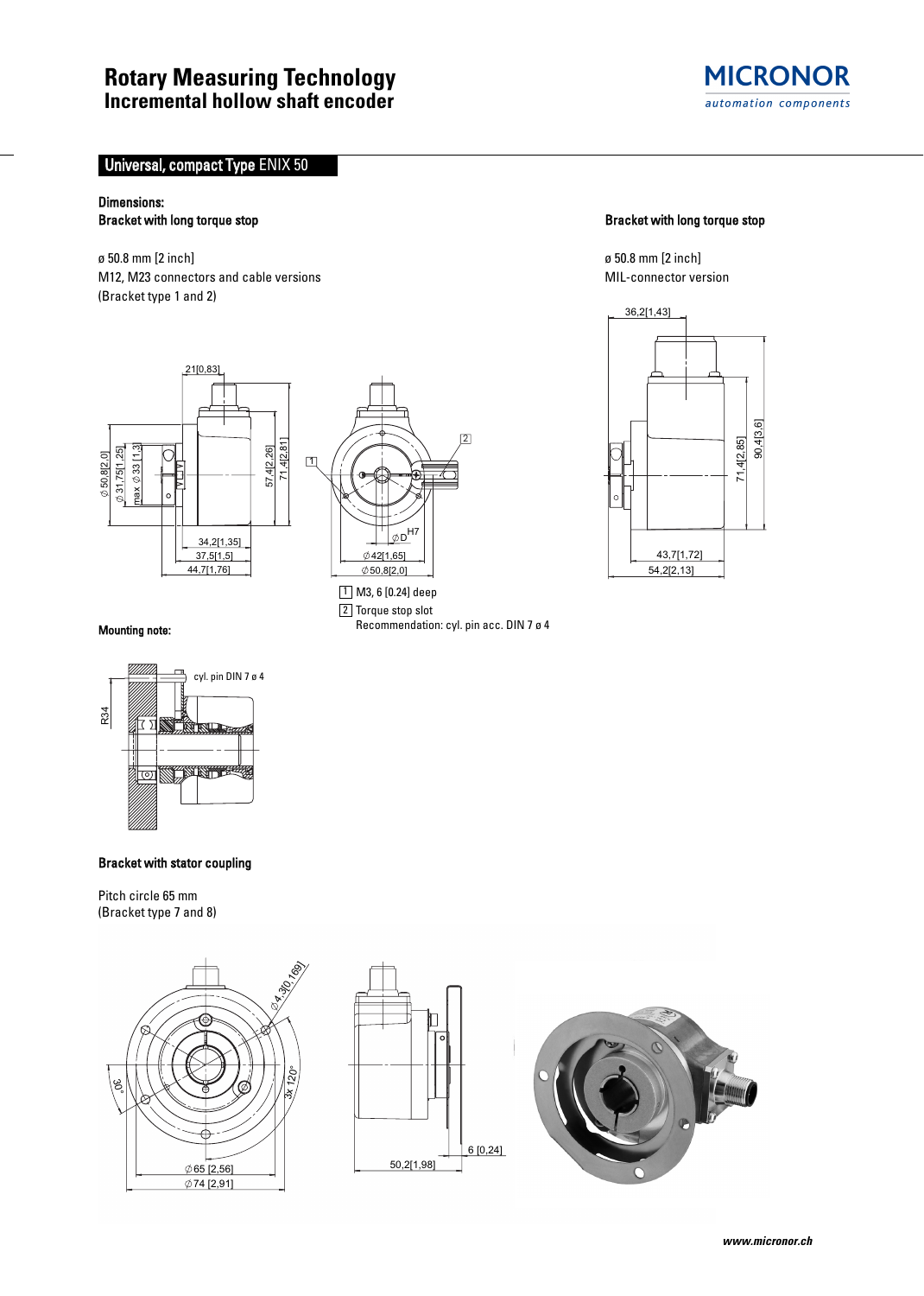# **Rotary Measuring Technology Incremental hollow shaft encoder**

# Universal, compact Type ENIX 50

#### Dimensions:

#### Bracket with tether arm

(Bracket type 3 and 4)



#### Bracket with stator coupling

pitch circle ø 63 mm (Bracket type C and D)





#### Mounting advice:

0,7[0,27] 45,2[1,78]

> The brackets and shafts of the encoder and drive should not both be rigidly coupled together at the same time!

We recommend the use of suitable couplings (see Accessories section).

#### **Terminal assignment:**

| Signal:                                                                                     | 0 <sup>V</sup> | $+U_B$    | 0 <sub>V</sub> | $+Ub$ | A  | A         |    | B         |           |           | Shield         |
|---------------------------------------------------------------------------------------------|----------------|-----------|----------------|-------|----|-----------|----|-----------|-----------|-----------|----------------|
|                                                                                             | GND            |           | Sens           | Sens  |    |           |    |           |           |           |                |
| M23, 12 pin connector, Pin:                                                                 | 10             | 12        |                | 2     |    |           |    |           |           |           | _'             |
| M12, 8 pin connector, Pin:                                                                  |                |           |                |       | o  | 4         |    |           |           |           | $-1)$          |
| MIL (MS styled), 10 pin con. Pin:                                                           |                | D         |                |       | А  | G         | B  | Н         |           |           | J <sup>1</sup> |
| Cable colour:                                                                               | WH             | <b>BN</b> | GY PK          | RD BU | GN | <b>YE</b> | GY | <b>PK</b> | <b>BU</b> | <b>RD</b> | Shield         |
| Isolate unused outputs before initial startup<br>1) Shield is attached to connector housing |                |           |                |       |    |           |    |           |           |           |                |